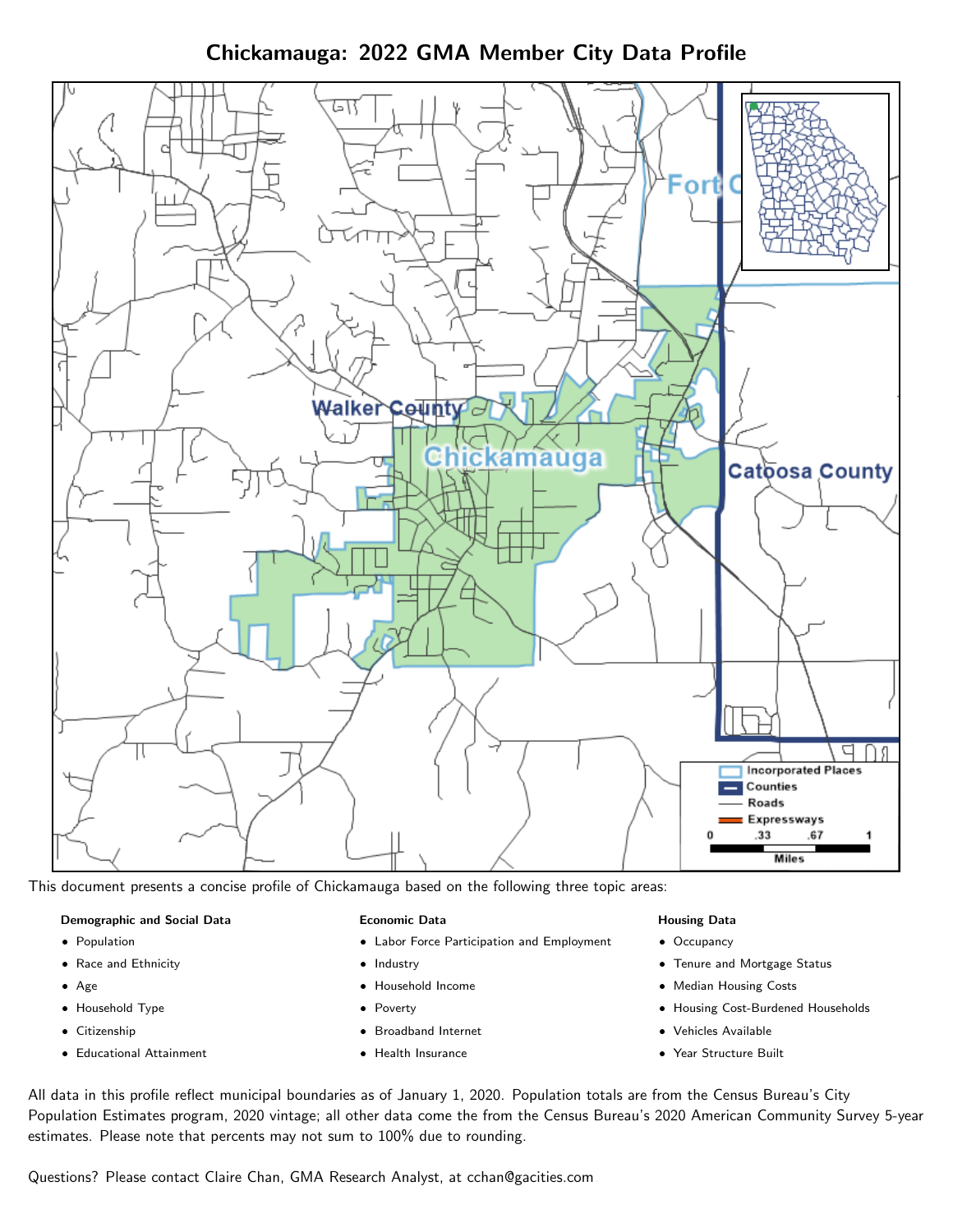### Chickamauga: Demographic and Social



0% 2% 4% 6% 8% 10% Male **Female** 10% 8% 6% 4% 2% 85 and over 80-84 75-79 70-74 65-69 60-64 55-59 50-54 45-49 40-44 35-39 30-34 25-29 20-24 15-19 10-14 5-9 Under 5

#### **Citizenship**

Age

| Native Born<br>100% |  |
|---------------------|--|

Source: American Community Survey, 2020 5-year estimates, table B05002 Source: American Community Survey, 2020 5-year estimates, table B15002

Race and Ethnicity



Source: U.S. Census Bureau, City Population Estimates, 2020 vintage Source: American Community Survey, 2020 5-year estimates, table B03002

#### Household Type



Source: American Community Survey, 2020 5-year estimates, table B01001 Source: American Community Survey, 2020 5-year estimates, table B11001

#### Educational Attainment



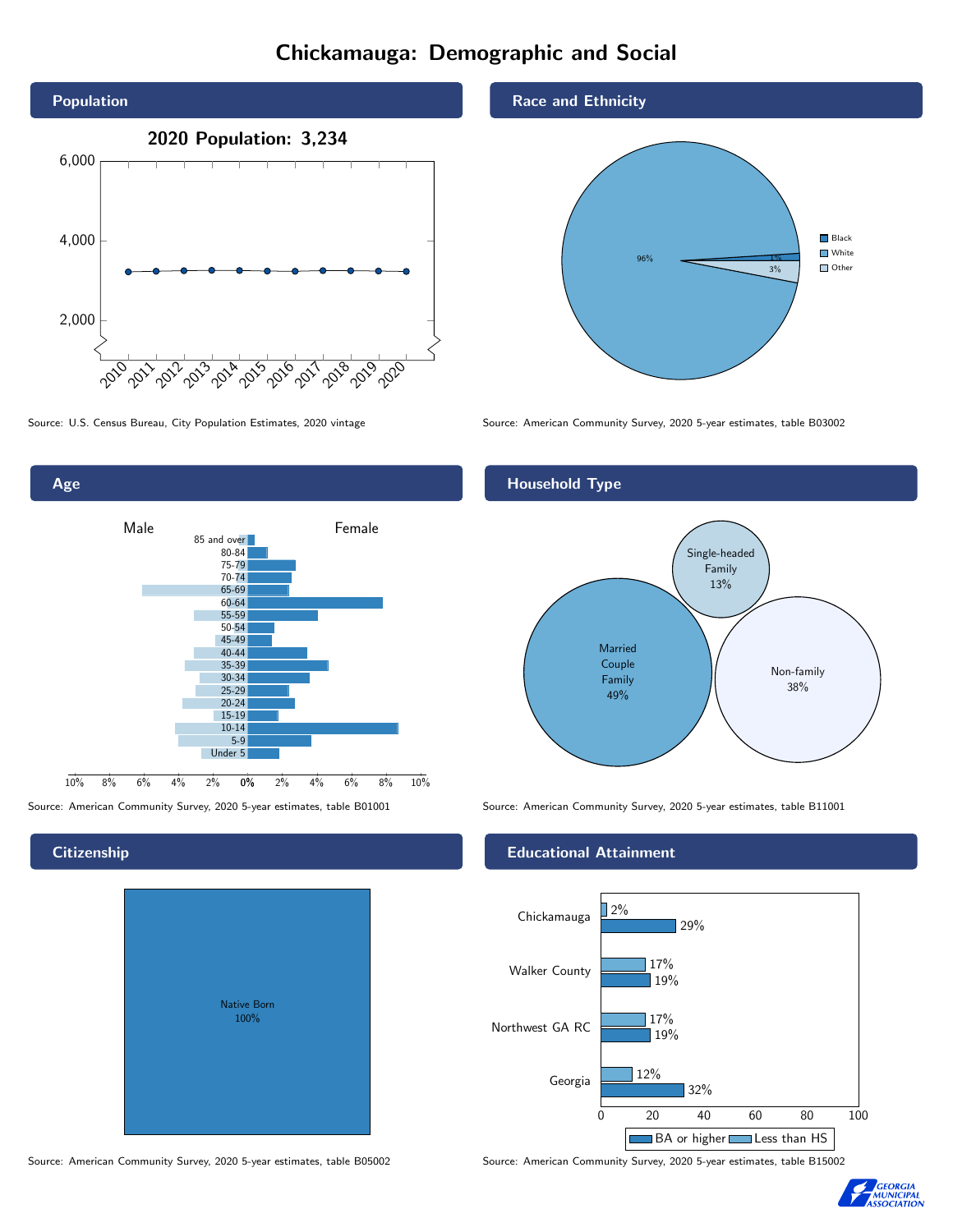### Chickamauga: Economic



Source: American Community Survey, 2020 5-year estimates, table B23001 Note: Unemployment rate is based upon the civilian labor force.

### Household Income 0 50,000 100,000 150,000 200,000 250,000 Georgia Northwest GA RC Walker County Chickamauga \$85,691 \$71,677 \$63,795 \$61,443 \$61,224 \$55,598 \$46,601 \$60,074 Mean Median

Source: American Community Survey, 2020 5-year estimates, tables B19013 and B19025 Source: American Community Survey, 2020 5-year estimates, table B17010

Broadband Internet No 26% Yes 74%

#### Industry

| Agriculture, forestry, fishing and hunting, and mining      | $0\%$ |
|-------------------------------------------------------------|-------|
| Construction                                                | 5%    |
| Manufacturing                                               | 7%    |
| <b>Wholesale Trade</b>                                      | 2%    |
| Retail Trade                                                | 20%   |
| Transportation and warehousing, and utilities               |       |
| Information                                                 |       |
| Finance and insurance, real estate, rental, leasing         |       |
| Professional, scientific, mgt, administrative, waste mgt    |       |
| Educational services, and health care and social assistance |       |
| Arts, entertainment, recreation, accommodation, food        |       |
| service                                                     |       |
| Other services, except public administration                |       |
| Public administration                                       |       |

Source: American Community Survey, 2020 5-year estimates, table C24030

#### **Poverty**



#### Health Insurance

![](_page_2_Figure_14.jpeg)

![](_page_2_Picture_17.jpeg)

Source: American Community Survey, 2020 5-year estimates, table B28002 Source: American Community Survey, 2020 5-year estimates, table B18135